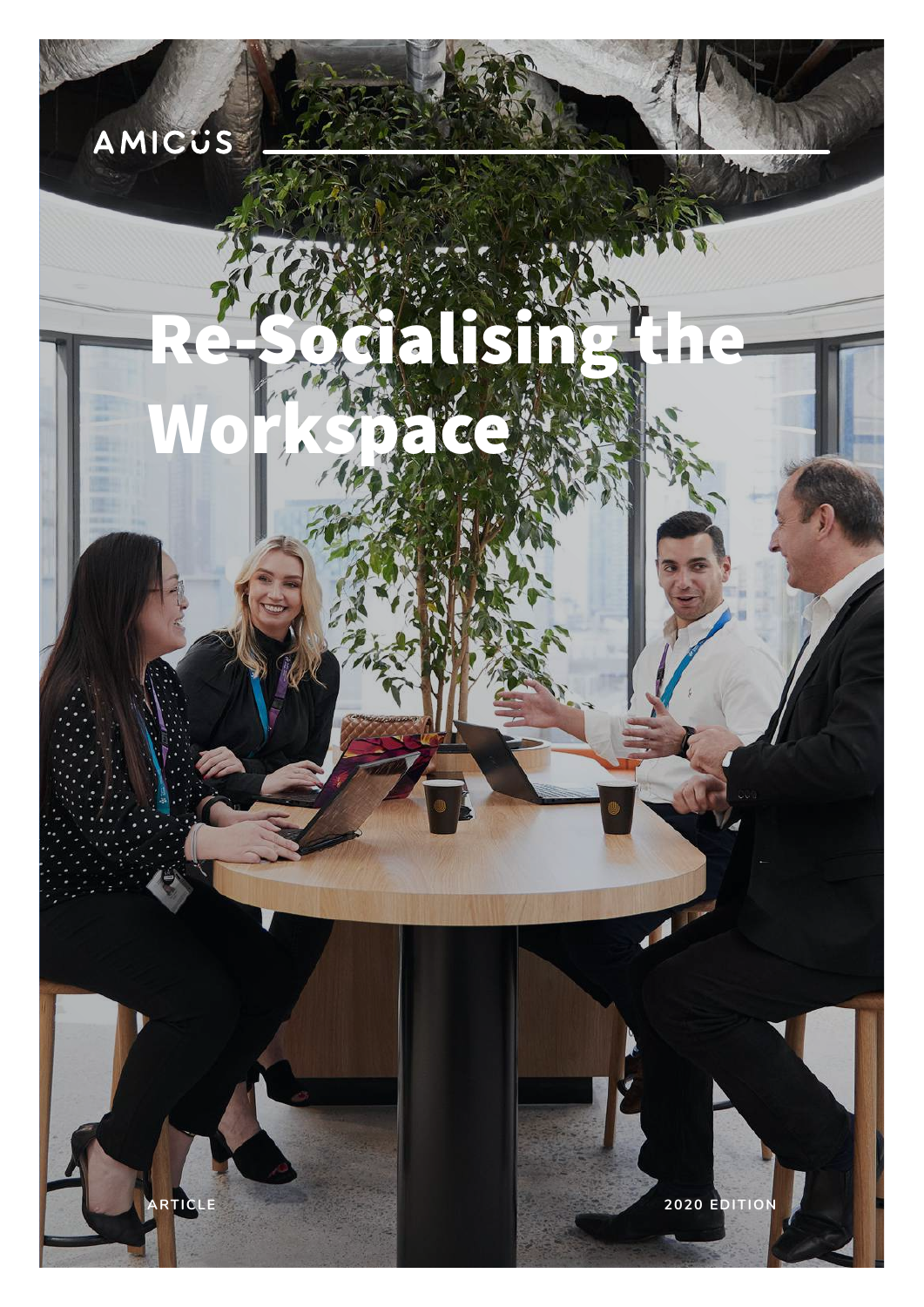# Re-Socialising the Workspace

The way we work has changed but what is the impact on culture, which represents the values, attitudes, and behaviours of your employees? Workers are spending less time socialising with their colleagues and although the introduction of virtual meetings has enabled support from anywhere, social spaces aren't going away any time soon, so it's a valuable opportunity to reimagine the physical workplace.

According to new data from [Clutch](https://clutch.co/hr/resources/team-culture-during-covid-19-statistics), 63% of workers have spent less time socialising with colleagues – both in-person and virtually – since COVID-19 was declared a pandemic.

Experts agree – the transition to remote work has hindered office socialisation, despite efforts to improve.



Many of our clients have reimagined their workplace, incorporating an inviting, tech-enabled work café, creating a place workers love coming to every day. This design integration is becoming more of a priority for forwardthinking businesses looking to transform their workplace. There are also many cost-effective ways to create incredibly agile spaces with the ambiance to facilitate socialisation, allowing your business and employees to enjoy the benefits. You're in control. You choose the furnishings, design and technology to suit the exact needs of your people.

Workplaces now are designed to empower people to work at their desk, complete tasks as a team in a small collaboration space, enjoy lunch away from your desk, as well as designated

> With a mission to create knowledge for tomorrow's transport challenges, and solutions for today, the Australian Road Research Board (ARRB) wanted to define their own strategies and create their own standards across their industry through a complete workplace transformation.

> We understood the importance of this partnership with ARRB, to not only support the ongoing cultural and brand change process, but also to design and build an environment that will help to strengthen their position as industry leaders, creating a space that will foster innovation and provide a workplace that will attract and retain the best talent.

> Given the complex nature of the project, with large client/ partner facing areas, flexible office space, laboratories, warehouse and outdoor areas, plus a focus on change management throughout the entire process, we were well placed with our offering to add real value to this project.

> During an intense 5-month design phase, various specialised materials underwent a vigorous testing period to ensure functionality and compatibility within the new space. Having limited pre-existing construction drawings proved challenging, however, was overcome due to additional exploratory site examinations including slab scans and CCTV cameras of the entire lab floor space.

As many workers will agree, it feels great when your employer agrees to let you work remotely. While these arrangements are becoming more common, the primary workplace is becoming increasingly valuable as a central hub for productivity and collaboration driving the business forward.

*We're seeing a clear pattern in our research – while teams report enhanced solidarity during the remote working chapter, they feel dislocated from their broader organisation. They miss the casual connections that occur throughout the day with a wider set of colleagues. Over time this is eroding a sense of cohesiveness and shared purpose. Staff describe the result as disorientating.* 

- Steve Collis – Head of Workplace Strategy, Amicus.

#### Why you should be giving your employees more than just a place to work – Let's discuss over a coffee...

#### Moving boldly into the future



- spaces for meetings large and small. You may also need somewhere to greet clients and visitors. Remote work reiterates the need for the workplace as a space where work happens, and productivity and collaboration are assured.
- We all know how important it is finding a good work/life balance. Bringing a sense of home into the workplace can also support the wellbeing of your employees physically, cognitively and emotionally.
- We've selected our favourite projects that are reaping the benefits of an agile workspace.

**[Let's discuss your project!](mailto:info%40amicus.com.au?subject=Re%3A%20Re-Socialise%20the%20Workspace)** 1300 360 877 | [info@amicus.com.au](mailto:info%40amicus.com.au?subject=)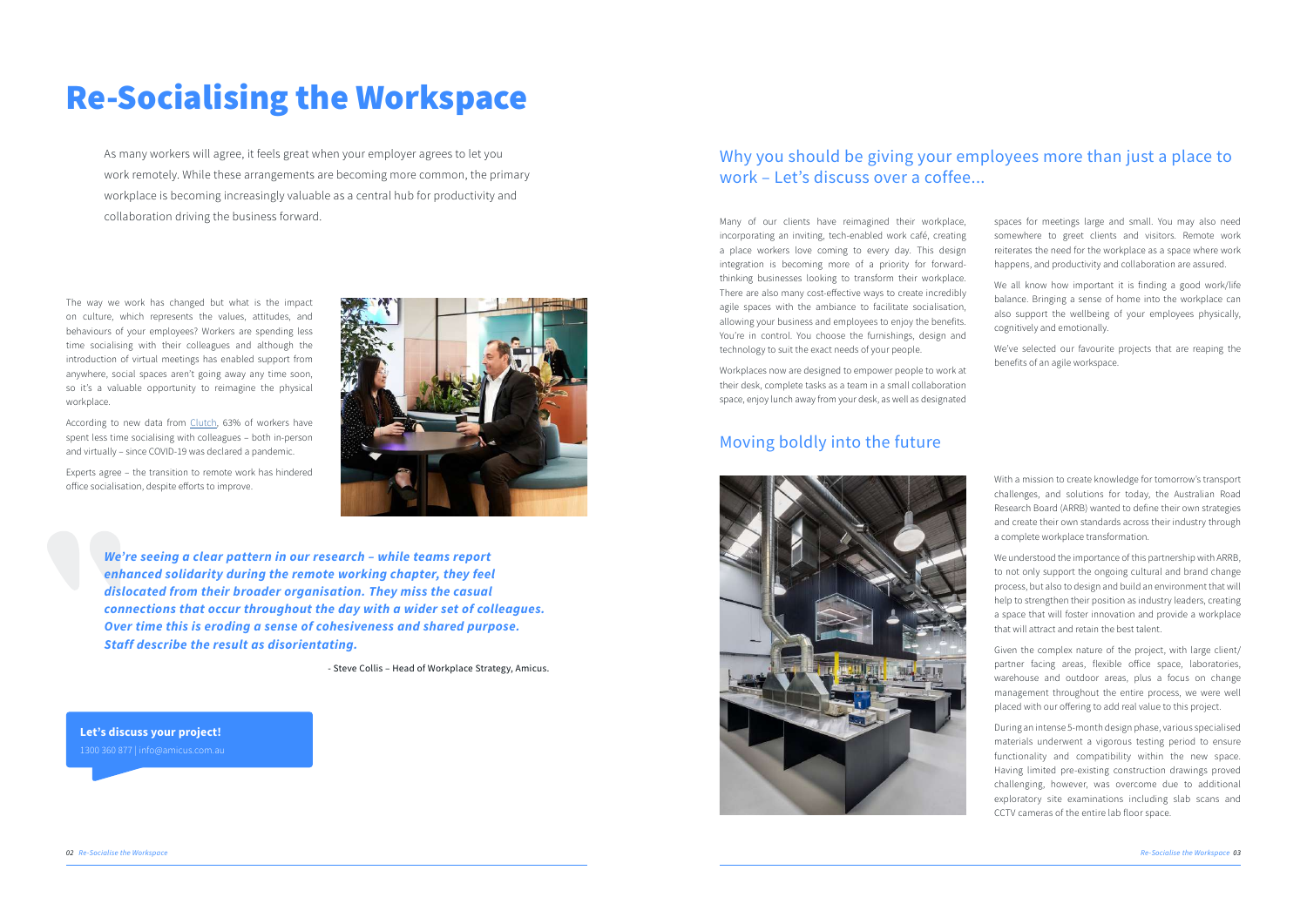The laboratory space has two distinct areas, the clean/front of house laboratory and the dirty/back of house laboratory which leads to 2 external sheds. Within the dirty lab, there are 5 purpose-built rooms, made from cool room panels to ensure sufficient soundproofing and ensure containment of messy works. While both spaces adhere to Australian Standards, additional safety measures were implemented to ensure ARRB exceeded the standards. These included eyewash stations at each sink, additional emergency showers and eyewash stations.

The workflow for ARRB was critical. Equipment was meticulously positioned to ensure the best functionality of the space. To compliment this, all joinery including steel framing, stainless steel benchtops, and balance benches were custom built by local suppliers to respond to the specific activity and requirements of the laboratory.



A thriving powerhouse

**[Learn more](https://www.amicus.com.au/projects/enero)**

The environment has been designed to be dually functional, effectively utilizing the space to its best advantage. The impact of efficient service and space optimization has already been huge. Teams that have been with the company for 15 years who previously had not interacted are now are working cohesively and collaboratively.

The laboratory space included the usual power, data, CO2, nitrogen, butane, hydrogen and compressed air services. Due to the combination of these highly volatile gases, strict adherence and coordination with Energy Safe Victoria was required, who also inspected the site upon completion. Working in space with 9m high ceilings added another level of complexity. With safety in mind, early planning and service coordination ensured that working from heights was carefully coordinated between all trades, to ensure a safe and efficient installation process.

With world-class research labs and state-of-the-art facilities, the National Transport Research Centre and Headquarters will be where ARRB shapes Australia's transport future.



Our friends at Enero needed to bring together their boutique network of marketing and communications businesses under one roof and without losing the identity of each. The various companies were previously situated around Surry Hills and Pyrmont until Enero saw the benefits of agile working consolidating their subsidiary businesses across one floorplate within neighbourhoods. The result; a transition from separate to together, from owned to shared.

Designed and delivered in collaboration with Amicus and The Bold Collective, the variety of spaces allows employees to select an area based on the type of activity they are performing. The result; optimised efficiency, enhanced functionality and significant savings on space and rent.

The arrival space also includes a series of informal meetings booths with finishes and colours designed to play on the notion of perspective. The breakout/bar was always a key component of the design as the Enero team love to socialise. Our designers drew inspiration from Enero's long standing association to Pyrmont and designed a wayfinding strategy and environmental graphics around key historical and contemporary elements.

Our experienced change managers who are highly at ease in cultural change programs, assisted Enero in implemented their activity-based working (ABW) policy allowing their employees the flexibility to work from home.

Co-locating Enero's businesses has transformed the space into a thriving powerhouse of collaboration and creativity. Key to the project was balancing the needs of each individual business. The result is an office broken into bite-sized neighbourhoods with bump spaces sprawled throughout to encourage connectivity.

Enero as an organisation have been practising high-flexibility and remote work since 2017, so were able to bounce quickly and adjust, not having to make significant updates to their patterns of work or technology to accommodate many of the required changes.

> **Get in touch** [1300 360 877 | info@amicus.com.au](mailto:info%40amicus.com.au?subject=Re%3A%20Re-Socialise%20the%20Workspace)

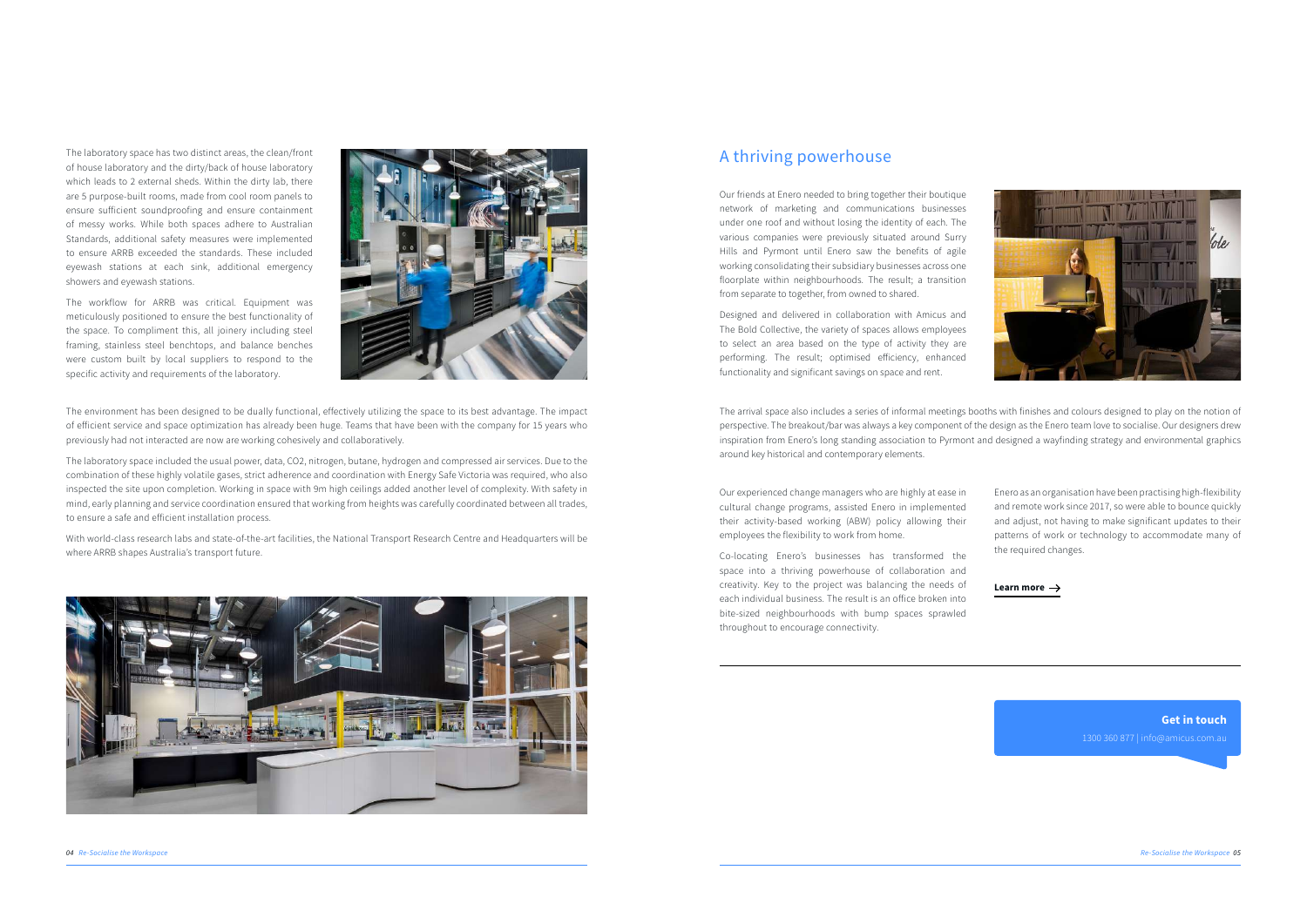#### Humdrum warehouse turned hub for creativity and collaboration

**[Learn more about our Laboratory Solutions](https://www.amicus.com.au/spaces/laboratory)**

For close to two decades, Star Scientific has been working on how humanity can transition to a new energy economy. With recent growth of their breakthrough technology, the 'Hydrogen Energy Release Optimiser' – creating limitless, efficient, affordable, clean and reliable power and heat – Amicus was engaged to develop their new office space in Berkeley Vale, converting the existing warehouse into a multipurpose laboratory environment.

The brief was to create a professional, high-quality space comprising of a control room, wet laboratory, material preparation laboratory, material analysis laboratory, XPS room and administrative room. Amicus has a long-standing relationship with Star Scientific, having successfully delivered 5 laboratories in 2016 at their former premise at Mayfield West.





Amicus continued its close working relationship with Star Scientific, managing all aspects of the project from design, council approvals, construction right through to handover. Having relocated from a 150sqm space to a 670sqm space in Berkeley Vale, the key driver for the move was to not only replicate the services at Mayfield West, but to provide flexibility for impending growth, future-proofing the space.

In many laboratory environments, there is an emphasis on function over the aesthetic, however, Star Scientific wanted a creative and sophisticated design, reflecting their brand and ethos to their team and clients. With a focus on flexibility, the concept was modular by design, providing an abundance of workspaces and moveable joinery pieces, also repurposing some existing furniture. It was important we understand the workflow process and how adjacent laboratories integrated. Due to our level of detail, we were able to effectively provide solutions, overcoming challenges, to ensure the design was compliant and fit-for-purpose.



Our understanding of our clients' vision, having analysed the function of their existing laboratory spaces, we were able to effectively incorporate design tweaks to improve functionality and performance within the new space.

Complimenting their expansion, an experimental bay was added to the scope during the construction process. We delivered bespoke fencing and furniture including Terrazzo balance benches, purpose-built gas cages and fume cupboards. This space also included power, data, hydrogen and oxygen services. Due to the combination of these highly volatile gases, strict adherence and coordination with a dangerous goods certifier was required, who assisted with compliance and design.

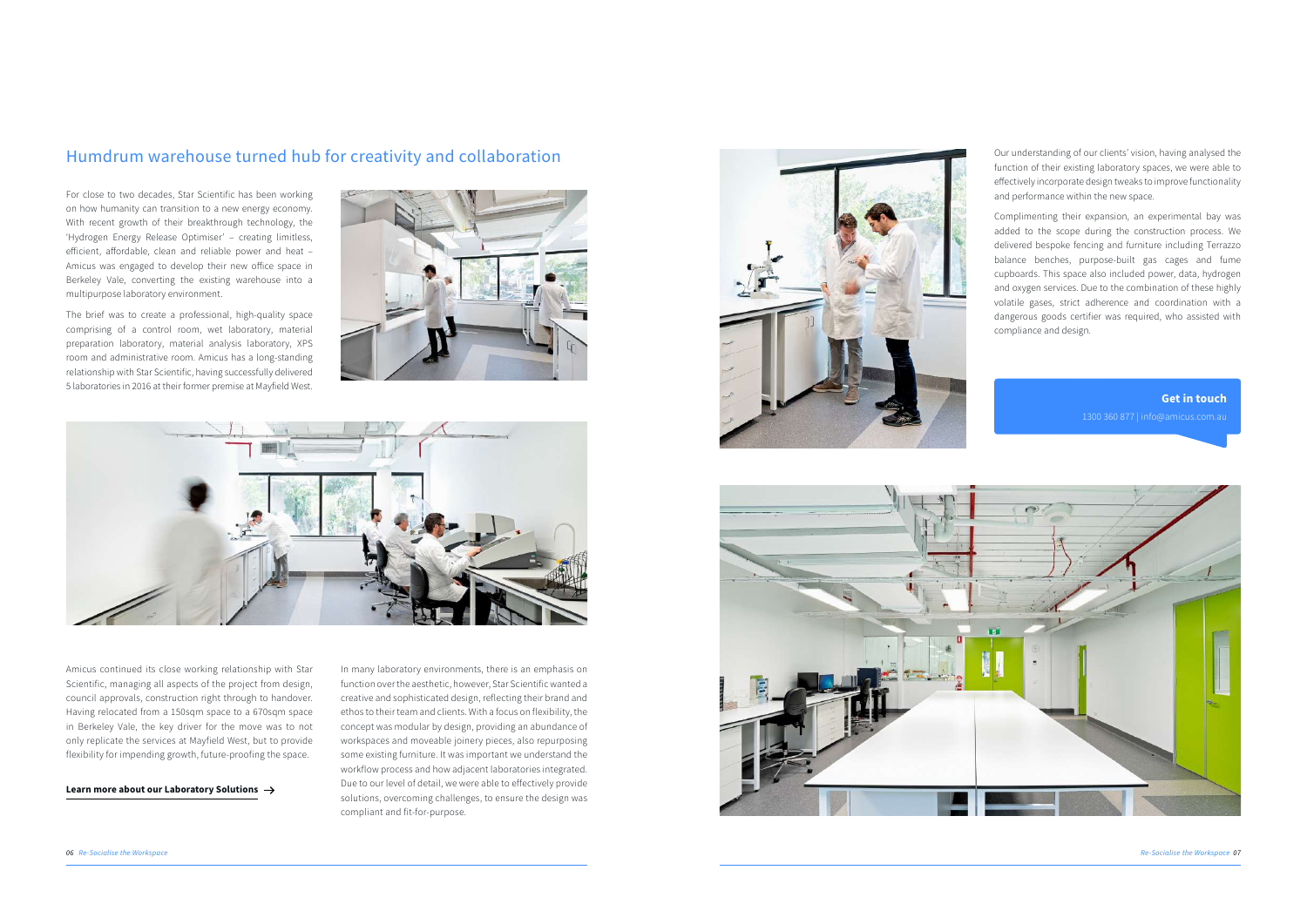We are proud to say that our clients choose to work with us time and time again, which often means we deliver projects for them across their Australia and New Zealand portfolios.

Regardless of the location of a project, every client receives a dedicated project team and the same consistent service. We have a wealth of experience across all industries. Talk to us today to find the right solution for your business.





ne randstad



NT NOVOTECH

### Our Presence





Amicus is Latin for friend, so as friends, wherever your strategy takes you, we're coming along for the ride. We'll translate and demystify a complex world of cutting edge and highly innovative fitout solutions into simple choices and clear outcomes. We'll help you rethink how your spaces can inspire your employees and your customers.

We work across a variety of spaces including Workspace, Laboratory, Education and Hospitality, offering a full suite of solutions including Strategy, Design, Furniture, Technology, Construction and Move Management.

Our 'Labline' team provides specialist, best in the business laboratory solutions across Australia and New Zealand. Our consultative approach ensures that we understand our clients' needs and can deliver the most bespoke, productive and cost-effective solution that is functional, safe and aesthetically pleasing. We gain the trust of our clients and provide peace of mind throughout the project journey, owing to our over 30 years experience in the supply and installation of laboratory equipment and furniture across a range of sectors.

Amicus comprises multiple subsidiary brands that help bring your spaces to life. We create inspiring spaces that not only embody your culture and values but also foster productivity and wellbeing.

#### The Group

AMICUS

We inspire people and innovate spaces. Our Integrated Project Delivery Model includes comprehensive service offering of Strategy, Design, Furniture, Technology, Construction and Move Solutions.

touchline

Touchline is a diagnostic and planning model for human-centred design. The framework identifies powerful insights and strategies for transforming workplace culture, employee experience (EX), or client experience (CX).

FUTURE**HUMÅN CO** 

At Future Human Co. we develop and showcase solutions that drive better wellbeing in spaces where people work, learn, sleep and play. We work with you to develop the right strategy to achieve your wellbeing goals.



The United Workplace is a network of likeminded businesses, sharing a passion for the workplace – inspiring design, innovation and a culture of collaboration underpins everything we do.

## Complete Laboratory Solutions